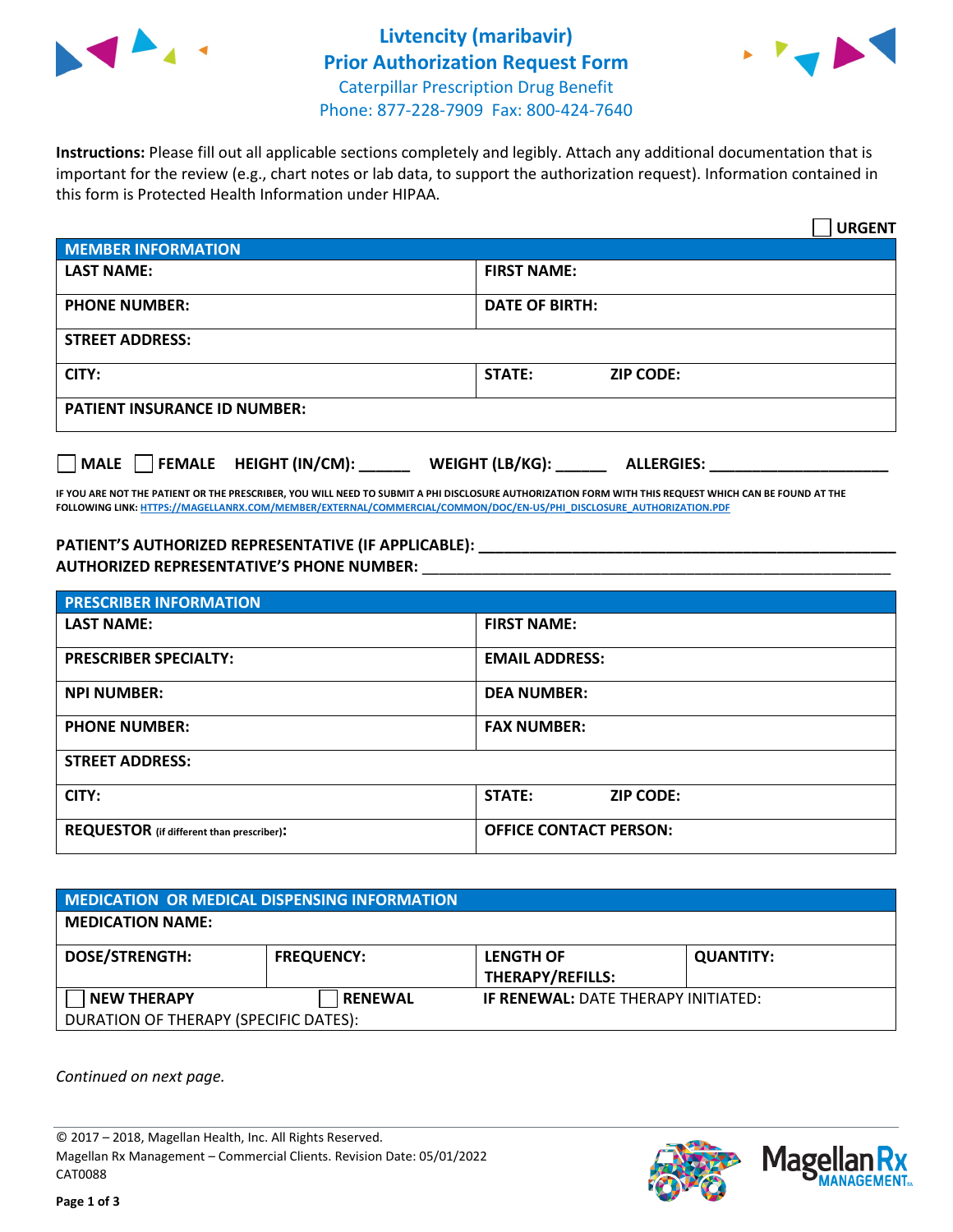



| <b>MEMBER'S LAST NAME:</b> NAME                                                                                                                                                                                                                                                                    | <b>MEMBER'S FIRST NAME:</b>                                                                                             |                                           |  |  |
|----------------------------------------------------------------------------------------------------------------------------------------------------------------------------------------------------------------------------------------------------------------------------------------------------|-------------------------------------------------------------------------------------------------------------------------|-------------------------------------------|--|--|
|                                                                                                                                                                                                                                                                                                    | 1. HAS THE PATIENT TRIED ANY OTHER MEDICATIONS FOR THIS CONDITION?                                                      | YES (if yes, complete below)<br><b>NO</b> |  |  |
| <b>MEDICATION/THERAPY (SPECIFY</b>                                                                                                                                                                                                                                                                 | <b>DURATION OF THERAPY (SPECIFY</b>                                                                                     | <b>RESPONSE/REASON FOR</b>                |  |  |
| DRUG NAME AND DOSAGE):                                                                                                                                                                                                                                                                             | DATES):                                                                                                                 | <b>FAILURE/ALLERGY:</b>                   |  |  |
|                                                                                                                                                                                                                                                                                                    |                                                                                                                         |                                           |  |  |
|                                                                                                                                                                                                                                                                                                    |                                                                                                                         |                                           |  |  |
| <b>2. LIST DIAGNOSES:</b>                                                                                                                                                                                                                                                                          |                                                                                                                         | <b>ICD-10:</b>                            |  |  |
| □ Cytomegaloviral disease (CMV)                                                                                                                                                                                                                                                                    |                                                                                                                         |                                           |  |  |
| □ Other diagnosis:<br>$ICD-10$                                                                                                                                                                                                                                                                     |                                                                                                                         |                                           |  |  |
|                                                                                                                                                                                                                                                                                                    | 3. REQUIRED CLINICAL INFORMATION: PLEASE PROVIDE ALL RELEVANT CLINICAL INFORMATION TO SUPPORT A                         |                                           |  |  |
| PRIOR AUTHORIZATION.                                                                                                                                                                                                                                                                               |                                                                                                                         |                                           |  |  |
| Is this drug being used as part of a clinical trial? $\Box$ Yes $\Box$ No                                                                                                                                                                                                                          |                                                                                                                         |                                           |  |  |
|                                                                                                                                                                                                                                                                                                    |                                                                                                                         |                                           |  |  |
|                                                                                                                                                                                                                                                                                                    | Has the patient had a solid organ transplant or allogenic hematopoietic stem cell transplantation? $\Box$ Yes $\Box$ No |                                           |  |  |
|                                                                                                                                                                                                                                                                                                    | Does the member have a documented cytomegalovirus (CMV) infection in whole blood or plasma (i.e., screening             |                                           |  |  |
|                                                                                                                                                                                                                                                                                                    | value ≥ 2,730 IU/mL in whole blood or ≥ 910 IU/mL in plasma) in 2 consecutive assessments separated by ≥ 1 day?         |                                           |  |  |
| $\Box$ Yes $\Box$ No Please provide lab documentation and dates.                                                                                                                                                                                                                                   |                                                                                                                         |                                           |  |  |
|                                                                                                                                                                                                                                                                                                    |                                                                                                                         |                                           |  |  |
|                                                                                                                                                                                                                                                                                                    | Does the member have current CMV infection that is refractory to at least 2 anti-CMV treatment agents (e.g.,            |                                           |  |  |
|                                                                                                                                                                                                                                                                                                    | ganciclovir, valganciclovir, cidofovir, or foscarnet)? $\Box$ Yes $\Box$ No Provide documentation dates and drugs       |                                           |  |  |
|                                                                                                                                                                                                                                                                                                    |                                                                                                                         |                                           |  |  |
|                                                                                                                                                                                                                                                                                                    | Will maribavir be coadministered with ganciclovir or valganciclovir be avoided? $\Box$ Yes $\Box$ No                    |                                           |  |  |
| For renewal, additionally answer the following:                                                                                                                                                                                                                                                    |                                                                                                                         |                                           |  |  |
|                                                                                                                                                                                                                                                                                                    | Does the patient have disease improvement and/or stabilization OR improvement in the slope of decline?                  |                                           |  |  |
| $\Box$ Yes $\Box$ No Documentation and lab values must be provided                                                                                                                                                                                                                                 |                                                                                                                         |                                           |  |  |
|                                                                                                                                                                                                                                                                                                    |                                                                                                                         |                                           |  |  |
|                                                                                                                                                                                                                                                                                                    | Does the provider attest that the patient is NOT resistant (or a non-responder) to maribavir? $\Box$ Yes $\Box$ No      |                                           |  |  |
|                                                                                                                                                                                                                                                                                                    |                                                                                                                         |                                           |  |  |
| Are there any other comments, diagnoses, symptoms, medications tried or failed, and/or any other information the                                                                                                                                                                                   |                                                                                                                         |                                           |  |  |
| physician feels is important to this review?                                                                                                                                                                                                                                                       |                                                                                                                         |                                           |  |  |
|                                                                                                                                                                                                                                                                                                    |                                                                                                                         |                                           |  |  |
|                                                                                                                                                                                                                                                                                                    |                                                                                                                         |                                           |  |  |
|                                                                                                                                                                                                                                                                                                    |                                                                                                                         |                                           |  |  |
| Please note: Not all drugs/diagnosis are covered on all plans. This request may be denied unless all required<br>information is received.                                                                                                                                                          |                                                                                                                         |                                           |  |  |
| ATTESTATION: I attest the information provided is true and accurate to the best of my knowledge. I understand that                                                                                                                                                                                 |                                                                                                                         |                                           |  |  |
| the Health Plan, insurer, Medical Group or its designees may perform a routine audit and request the medical                                                                                                                                                                                       |                                                                                                                         |                                           |  |  |
| information necessary to verify the accuracy of the information reported on this form.                                                                                                                                                                                                             |                                                                                                                         |                                           |  |  |
|                                                                                                                                                                                                                                                                                                    |                                                                                                                         |                                           |  |  |
| Prescriber Signature or Electronic I.D. Verification:<br>Date:                                                                                                                                                                                                                                     |                                                                                                                         |                                           |  |  |
| CONFIDENTIALITY NOTICE: The documents accompanying this transmission contain confidential health information that is legally privileged. If<br>you are not the intended recipient, you are hereby notified that any disclosure, copying, distribution, or action taken in reliance on the contents |                                                                                                                         |                                           |  |  |
|                                                                                                                                                                                                                                                                                                    |                                                                                                                         |                                           |  |  |
| © 2017 - 2018, Magellan Health, Inc. All Rights Reserved.                                                                                                                                                                                                                                          |                                                                                                                         |                                           |  |  |

Magellan Rx Management – Commercial Clients. Revision Date: 05/01/2022 CAT0088



Mage

**lan Rx**<br>NAGEMENT...